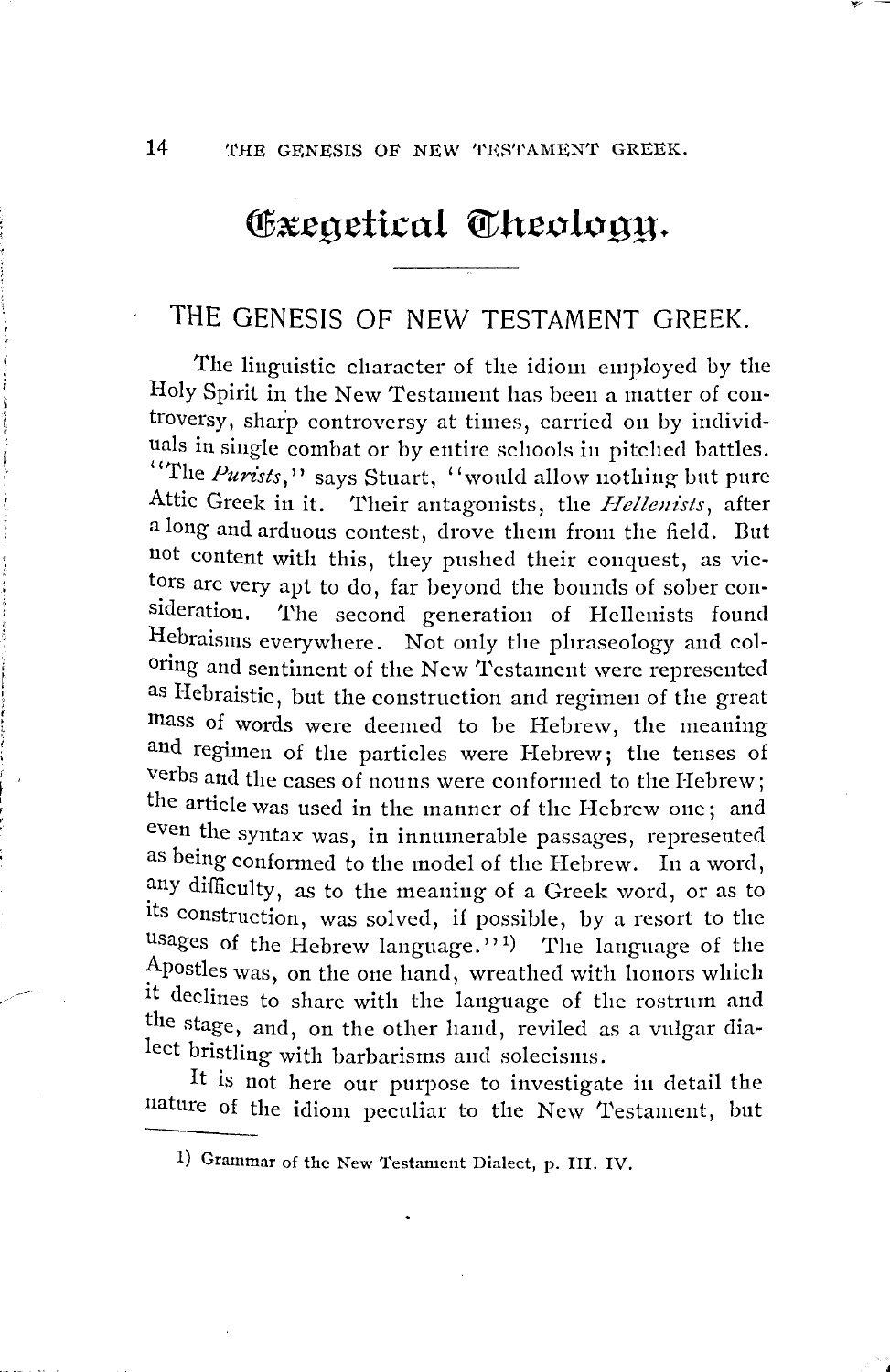rather to point out certain general laws of language in their beariug upon the formation of this idiom, and to show how in choosing a language, and a certain dialect of that language, and modifying that dialect in adapting it to its special purpose, the Spirit of God has manifested his divine wisdom to the Glory of God and the salvation of man.

'I'he Mosaic record of man 's creation very clearly shows that, whatever the language of primeval man may have been, he certainly had and spoke a language;<sup>1)</sup> that language is not a product of human invention, gradually established by mutual agreemeut, nor a product of natural development from a few rudiments, but a concreated endowment of the parents of our race, a gift of God to man, who in this as in all things was the Creator's handiwork. Rational language is, since the very day wheu man was made, as truly as his rational soul a feature in the specific difference between man and brute. '

The book of Genesis further teaches us<sup>2</sup>) that for a long time the human race spoke one common language, until by divine dispensation a multitude of languages sprung up at the huilding of the city and tower of Babel. Since then a diversity of languages has existed on earth, and these languages have had their history and have under various circumstances and influences undergone various changes.

But even as the origin of language and the diversity of languages were not tbe result of arbitrary inveution or contrivance of individuals and of subsequent mutual agreement between them and others upon the nse of such invention for the purposes of a language, so also the changes through which languages have passed and are still passing have not been brought about merely by the free will of human individuals dictating to or agreeing with other individnals how language should be changed in its substance or structure, but according and pursuant to certain laws and

<sup>1)</sup> Gen. 2, 19. 20. 24. 2) Gen, 11, 1. 6. *7,* 9.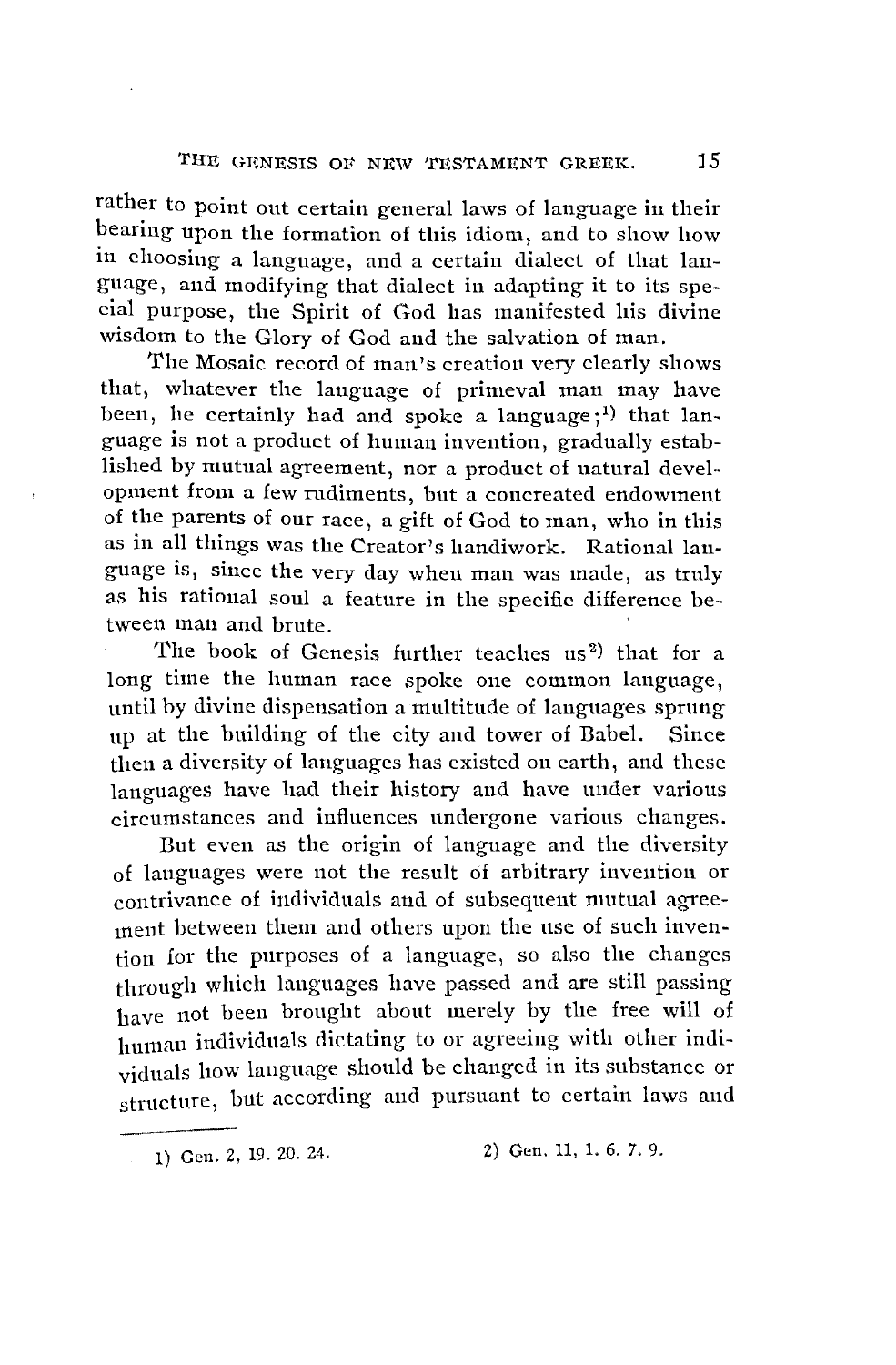## 16 THE GENESIS OF NEW TESTAMENT GREEK.

tendencies inherent in the languages themselves and in the rational mind. When the Roman emperor Tiberius upon a time had blundered in his speech, he was at once corrected by the grannnarian Marcellus, and wheu Capito, another grammarian, said, what the emperor had spokeu was good Latin or soon would be, Marcellus, less courtierlike, drubbed Capito a liar and thus accosted the empcror: "Thou canst give the Roman citizenship to men, but not to words." Max Mueller, quoting another and similar anecdote of the German emperor Sigismund, relates: When presiding at the Council of Costnitz, he addressed the assembly in a Latin speech, exhorting them to eradicate the schism of the Hussites. "Videte Patres," he said, "ut eradicetis schismam Hussitarum. '' He was very unceremoniously called to order by a monk, who called out, "Serenissime Rex, schisma est generis neutri." The emperor, however, without losing his presence of mind, asked the impertinent monk, ''How do you know it? '' The old Bohemian school-master replied, "Alexander Gallus says so." "And who is Alexander Gallus?" the emperor rejoined. The monk replied, "He was a monk." "Well," said the emperor, "and I am Emperor of Rome; and my word, I trust, will be as good as the words of any monk." No doubt the laughers were with the emperor; but for all that, schisma remained a neuter, and not even an emperor could change its gender and termination.<sup>1</sup>)

Yet, on the other hand, it should be noted that language, being a manifestation of the mind, will, generally, in a measure bear the imprint of the individual mind which manifests itself in speech. A rude mind will, as a rnle, use rude language; a polished mind, polished language; a peculiar mind, peculiar language. And as one mind exerts an influence upon another mind not by direct, immediate impact, but chiefly by its language, the conformity ensuing

 $\overline{\mathcal{L}}$ 

<sup>1)</sup> Lectures on the Science of Language, ed. Scribuer & Co. I Series, p. 47 f.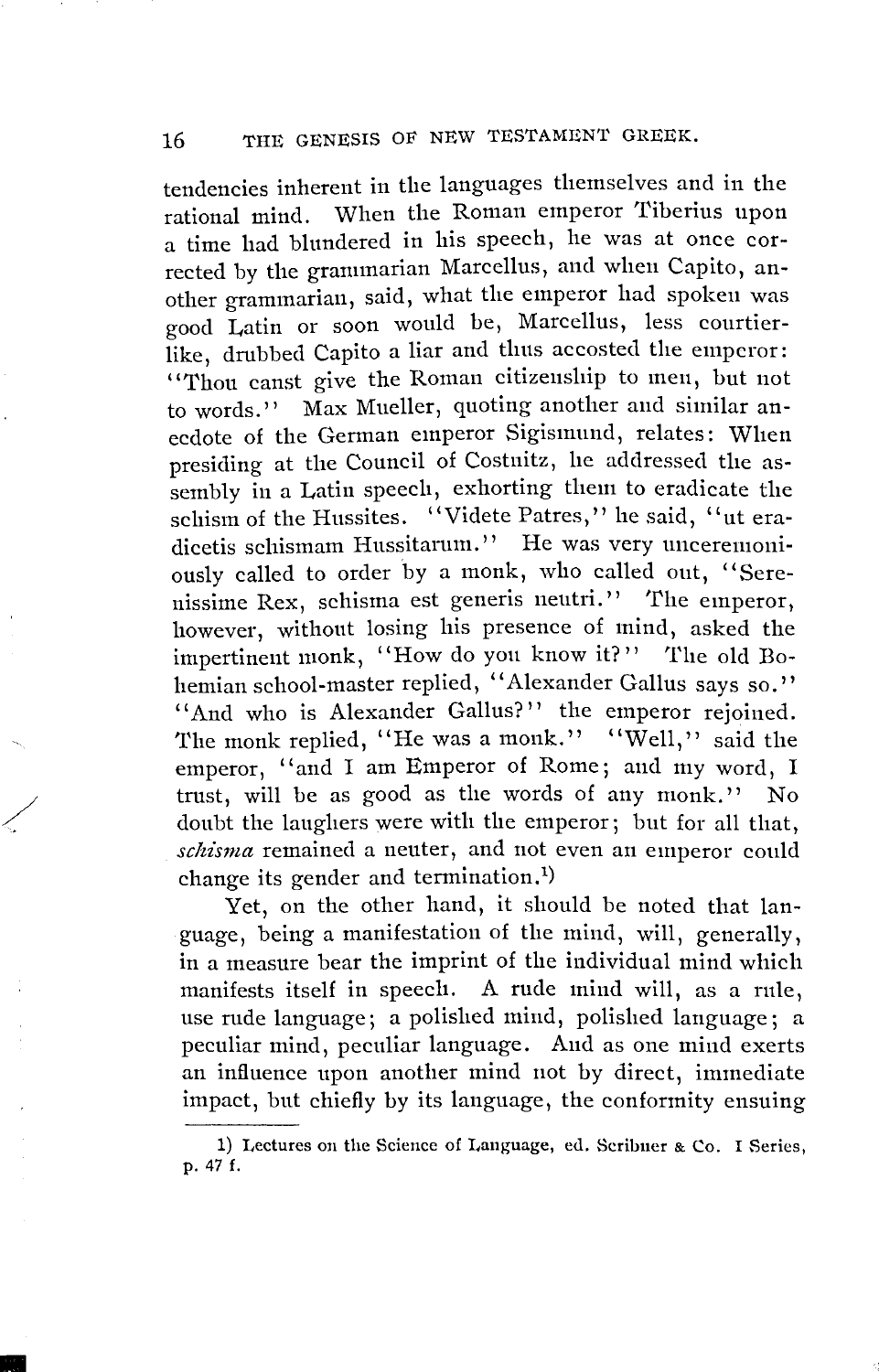from such influence will, in some degree, result in a conformity of language. Thus the disciples of a great teacher will more or less adopt their master's peculiarities of speech. And thus it is that when an individual gains a definite and enduring sway over the minds of an entire nation or a great portion thereof, he will correspondingly affect the langnage of that nation, especially when that influence is exerted through langnage in the stereotyped form of widely disseminated writings. The Gennan language would not be by far what it is to-day but for the greatest German, Martin Luther; Latin was largely modified by 'l'ertnllian and others who made it the langnage of Latin Christianity, and in our day the introduction of the Christian religion among a people and, especially, the translation of the Bible into its vernacular tongne, will in some measure work a change in the language of that people.

Generally, the changes which languages are apt to undergo run a more rapid course when and where a language is merely the spoken dialect of a tribe or a section of country. lt has been observed by an American missionary in Burmah that the language of a tribe which left its native village to settle in another valley became unintelligible to the relatives in two or three generations. But when a nation or tribe gains a snpremacy, and its dialect becomes the language of national laws, of a common religion, and of a national literature, it settles down and becomes more stationary. Thus it was with the Latin Language. Latin was originally a dialect of Latium in Italy, and of Rome in Latium, and of the patricians in Rome, one of the many dialects spoken in Italy, and while it was nothing more thau one of a sisterhood of dialects, it was subject to great and rapid changes, so that, after it had become the national language of the republic, and fixed by the creators of a Roman literature, the Romans of later days found the oreatest difficulty in making out the remnants of their language in an earlier form. Horace confesses t1iat he could 2

 $\sqrt{1}$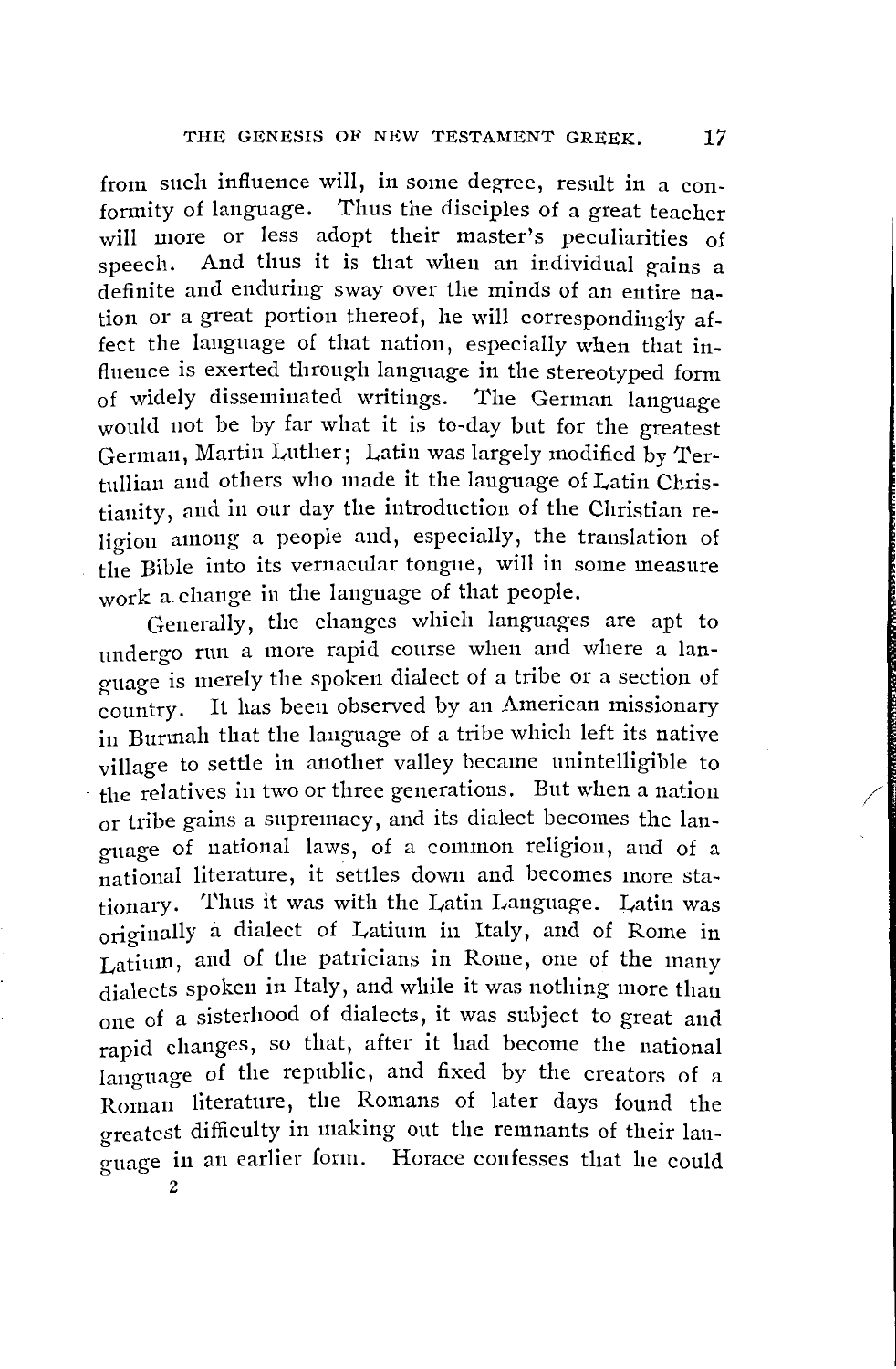not understand the old Salian poems, 1 ) and Polybius tells us that in his days the best informed Romans could only with difficulty rnake out the sense of the ancient treaties between Rome and Carthage. We have even a more striking in-<br>stance in the German language. The twelfth century gave stance in the German language. rise to a rich Gennan literature, bearing such frnits as the epics of the *Nibelunge* and *Gudrun*, the German Iliad and Odyssee, and the lyrics of the Minnesinger. That luxurious spring time was followed by a barren period of scveral centuries, duringwhich German was nearly exclusively a spoken language in its various dialects, and by the time that a new period of Gennan literature was called forth in the days of the Reformation, the language prcsented an appearance so different from that of the language of Walther von der Vogelweide, that Middle High Gennan must now be studied by modern Gennans like a foreign language with special grammars and dictionaries. New High German, on the contrary, under the curb of its literature, has changed comparatively little in the conrse of three centuries.

Returning to the Greek language, we find that in early days there was a great diversity of dialects among those who spoke Greek as their mother tongue, the various sections of the country, and even towns and hamlets, having their peculiarities in their words and forms of words. There were not only the greater dialects of which the Dorian was one, but within this dialect we find the  $\partial_i d\lambda$ *extor tonixal*, the local dialects, of the Spartaus, the Messenians, the Argives, the Cretans, the Syracusans, and the Tarentinians. A common Greek book-language was adopted in and after the days of Alexander the Great, when Greek became a medium of communication throughont the entire Orient. As a spoken language this common dialect, *xotvn didlextos*, received its peculiar complexion in various countries under the influence of the native languages with which it came iuto contact.

1) Epp. II, 1, 86.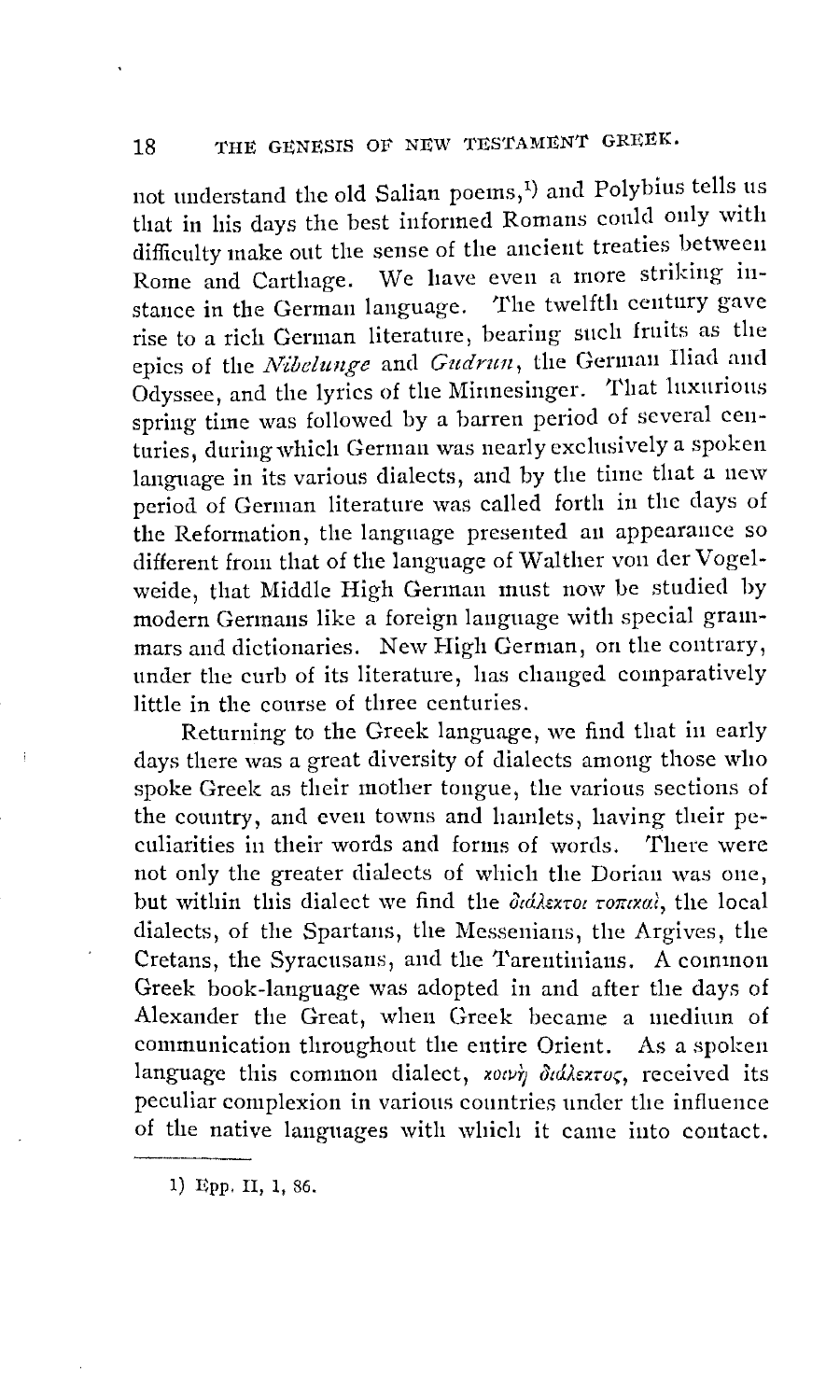Thus in Alexandria it was modified by the social climate of that cosmopolitan city, especially by the literary Jews who made it the garb of Old Testament revelation in the Septuagint Version, which was read in the Orient and Occident by Jews and Gentiles.

The mother-tongue of Jesus and the apostles as of the Jews in Palestine in their day was most likely the West-Aramean dialect. The various opinions, according to which Christ bad preached in Latin, or had conversed and preached chiefly in the langnage of the Septuagint, or had lectured to his disciples in Hebrew, have been advocated with more learning than wisdom. The truth is that all these languages were heard in Palestine beside the popular West-Aramean. Latin was spoken at Jerusalem and other military headquarters aud seats of Roman officials, as in the residence of Pontius Pilate and in the camp of Emmans. Hebrew was heard in the schools of Gamaliel and at Tiberias; it was read in the synagogues of Jerusalem and Capernaum, where it was translated to the congregation by interpreters, one verse at a time of the Thora and three verses at a time of Prophets; many prayers and henedictions were said in Hebrew, and the Psalms were recited in the same language. Greek was spoken in the numerous Greek colonies in tbe northern part of Palestine and in Perea; it was the language of the Herodian court and the homes of the courtiers; the *xotvr; diddextoc* was the English of the Hellenistic Jews, who kept up a continual intercourse with the native land of Israel, and many of whom sojourned or dwelled in Jerusalem and other cities of Palestine.<sup>1</sup>) And thus it was that while West-Arameau, of which a Jndean, a Samaritan, and a Galilean<sup>2</sup>) idiom were distinguishable, was the vernacular of the people of Palestine, the Greek that was there spoken

<sup>1)</sup> Acts 2, 8-11. and 6, 1. 7. It appears from the Greek names of the deacons chosen on that occasion that all of them were Hellenists.

<sup>2)</sup> Mark 14, 70. "Thou art a Galilean, and thy speech agreeth thereto."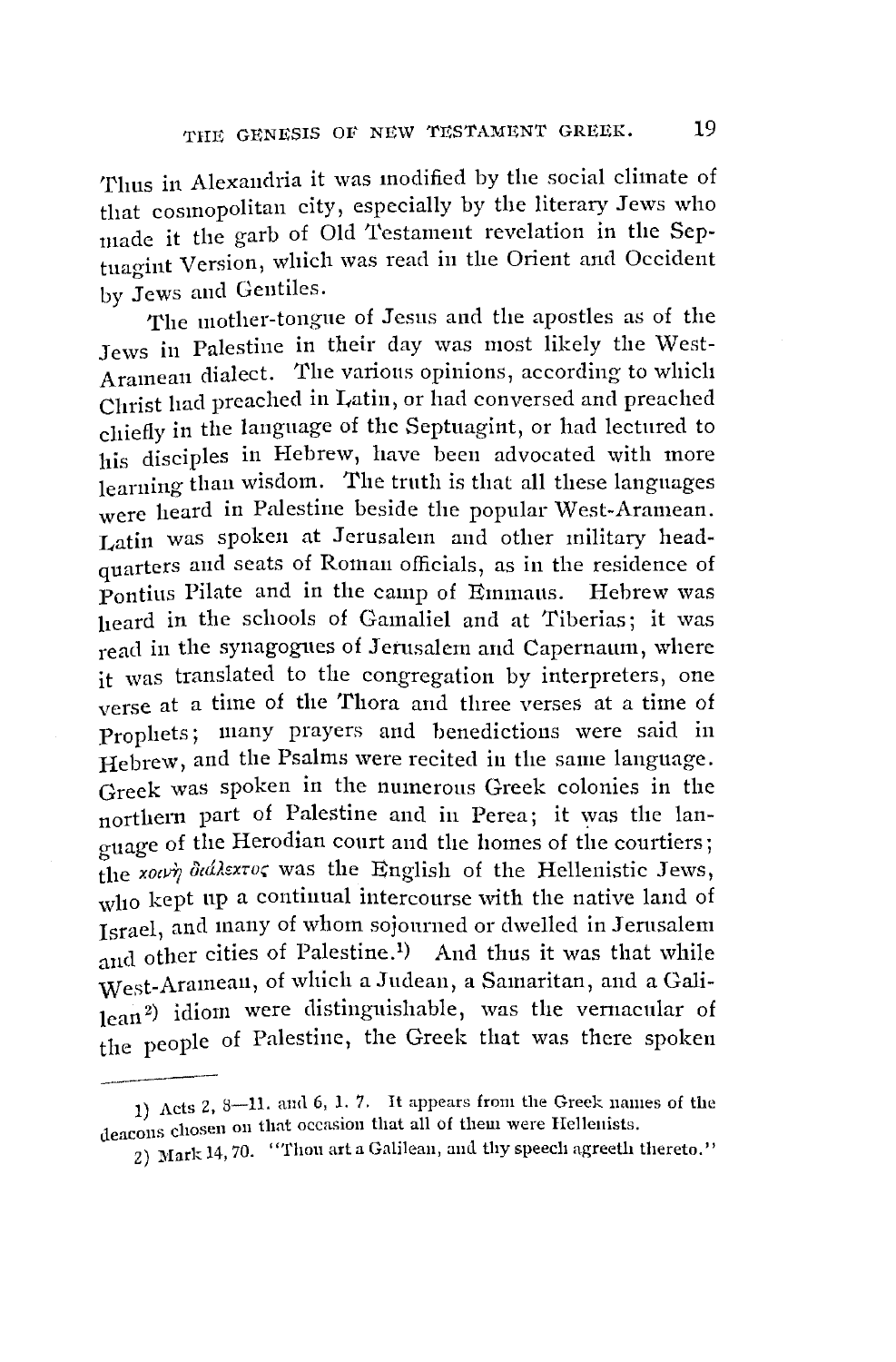and which the Apostles and Evangelists wrote was tinged with Hebrew, Aramean, and, to some extent, with Latin ingredients, as we shall have occasion to show in detail later on. But to maintain that because of this admixture of foreign elements the language of the New Testament must be termed a barbaric idiom, a mongrel dialect, as compared with the Greek of Homer or Aristophanes, is as little consistent with linguistic justice as it would be to degrade the English of Washington Irving or Fennimore Cooper because of certain elements in their vocabulary which are not found in Chaucer or Shakespeare. And, more than that, if the language of the New Testament must be termed degenerate and barbarous because of the occurrence of such words as μαμωνᾶ and πάσχα, μφ τῶν σαββάτων and σατανᾶς, the English language of to-day is by far the most barbarous language spoken by any civilized nation on the face of the earth.

But to say that New Testament Greek is capable of apology, is saying very little. We claim and maintain far more in its behalf.

The language of Old Testament revelation was the peculiar language of a peculiar people, the people which God had chosen from all the nations of the earth, which he had hedged about and in many ways separated from the gentile nations ronnd about them, in whose capital city he had established his sanctuary and worship, types and shadows prefiguring what should come to pass in the fttlness of time. But on the other hand, tliat people was not domiciled in some seclnded inland district of darkest Africa, remote from the rest of mankind, but right in the middle of the old world, in the depression of the Mediterranean, where a multitude of nations shared in making the greater part of the world's history, on or near the great thoroughfare of the commercial intercourse of the East and West, near neighbors to the great seafaring people of antiquity, the Phoeniciaus. 'l'hat people had in its childhood sojourned in Egypt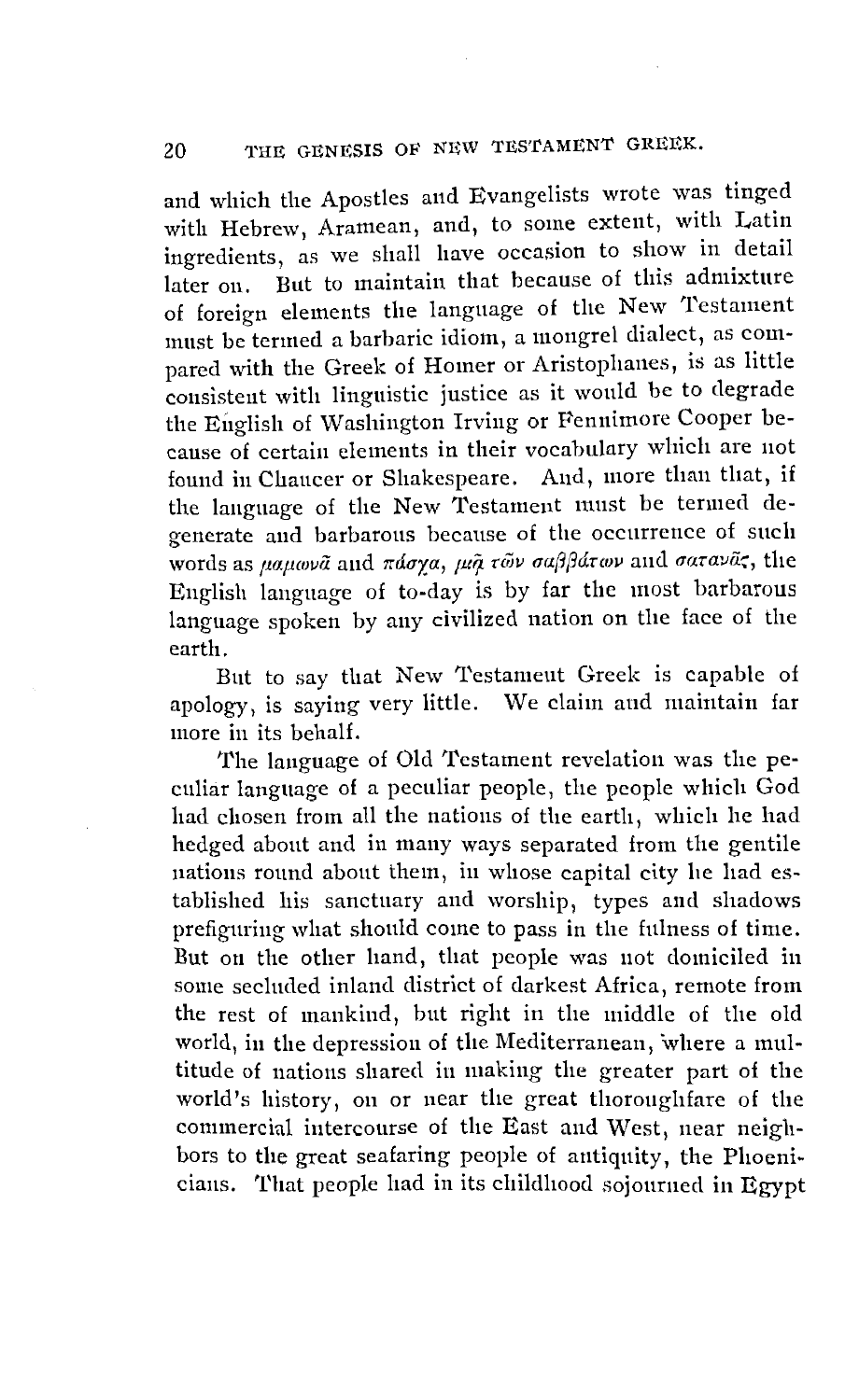and was later on exiled in the Assyrian and the Babylonian captivities, but not to continue there as a transplanted nation, but to return to its ancestral home, there to bide the fulfillment of the prophesies laid down and preserved in the ''oracles of God,'' the preservation of which was one of the chief purposes of the national existence of Israel according to the flesh. 1) Behold the wisdom of God in placing within the reach of many nations while in safe keeping with a peculiar people the Word which testified of the coming Messiah !

But when the fulness of time was come, when the promised Savior of mankind himself had publicly proclaimed. "It is finished!"<sup>2</sup>) and when the story of the world's redemption and the doctrine of salvation by faith in Christ crucified and the risen Lord was now to be disseminated through the world and handed downward through the ages and to the end of time, when God contemplated the addition of a New Testament to the Old, the language of the new Canon was not to be tliat of the Jewish people, but that language which was then more than any other the language of the civilized world, which the children of the better classes in the capital city of the world studied and spoke before their mother tongue,<sup>3</sup> without a fair knowledge of which no polite education was thought complete, and in which, through the Septuagint version, Moses and the Prophets had for centuries spoken to readers in many lands of the Savior of mankind. And yet it was not the  $x_0y_n$ *öcdAexrot;* as it had come from the pen of Polybius, Plutarch, Strabo, Aelian, Lucian and others, which was to be the Lingua Sacra of the New 'l'estameut. Salvation was of the

3) Quinctilian, Inst. Orator. 1, 1: ''A Graeco sermone pnerum iucipere malo .... Non tamen hoc adeo snperstitiose velim fieri, ut din tantum Joquatur Graece aut discat, *sicut plerisque moris est*;" i. e., I prefer to have the boy begin with the Greek language. . . . But this I would not have observed so scrupulously as to make liim for a loug time speak or learu Greek only, as is mostly the cnstom.

<sup>1)</sup> Rom. 3, 2. 2) John 19, 30.